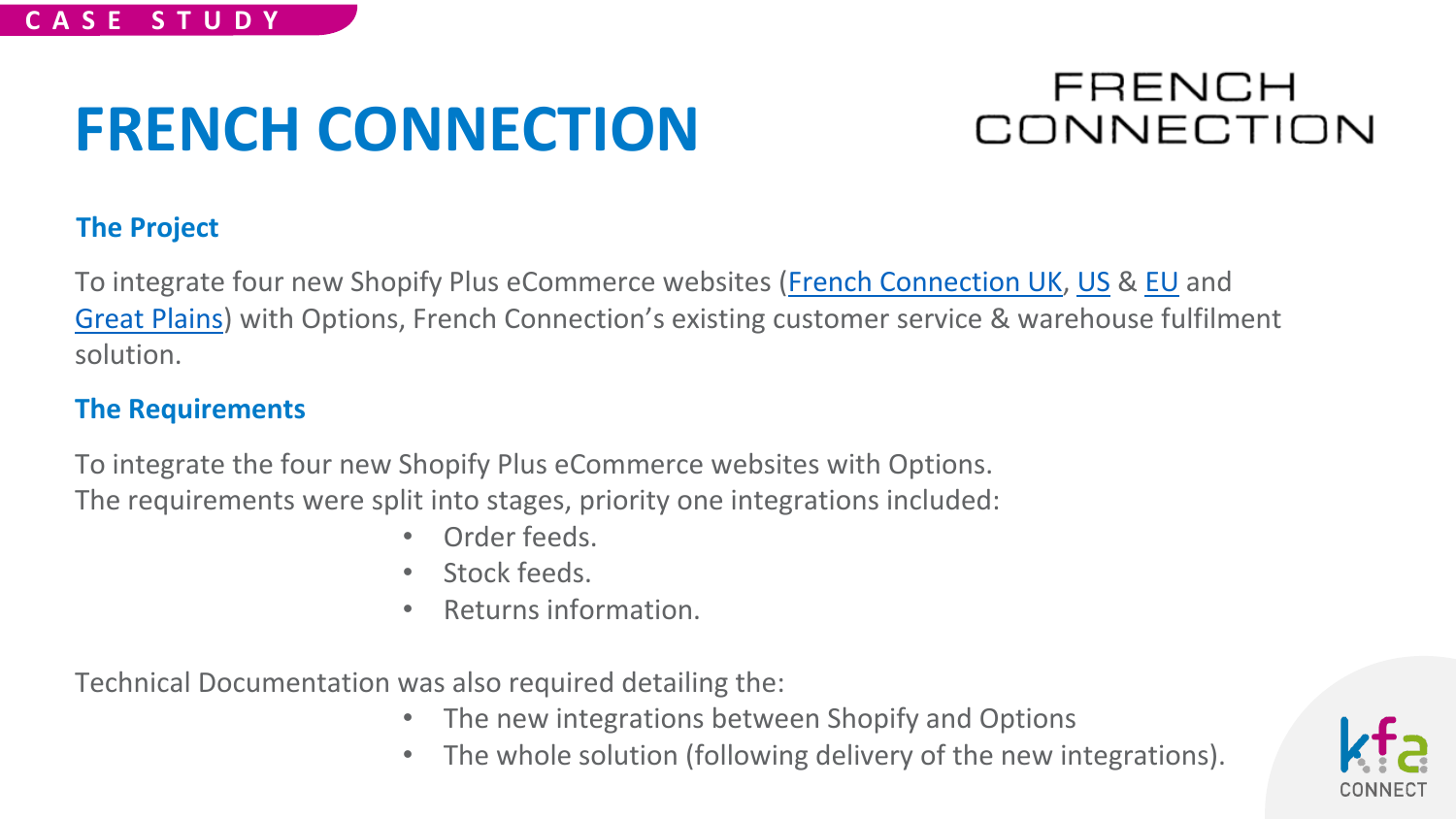#### **The Challenge**

Integrating with a bespoke system to a challenging timescale, at the busiest time of year was not going to be easy, but the KFA Connect team were determined this would not affect the success of the project.

Options has worked well for French Connection for many years; however, the solution did not integrate with Shopify Plus.

We approached this phase of the project in a logical way. By asking the right questions in order to familiarise ourselves with the Options solution and to learn how best to push and pull data from the solution.

The project success would rely on many different teams working closely together, the Options team, the Shopify Plus partner, *Velstar* and the wider French Connection team.

The project was time sensitive with tight deadlines. French Connection's go-live dates were planned so that all four of the new websites and the relevant integrations were live in time for Black Friday.

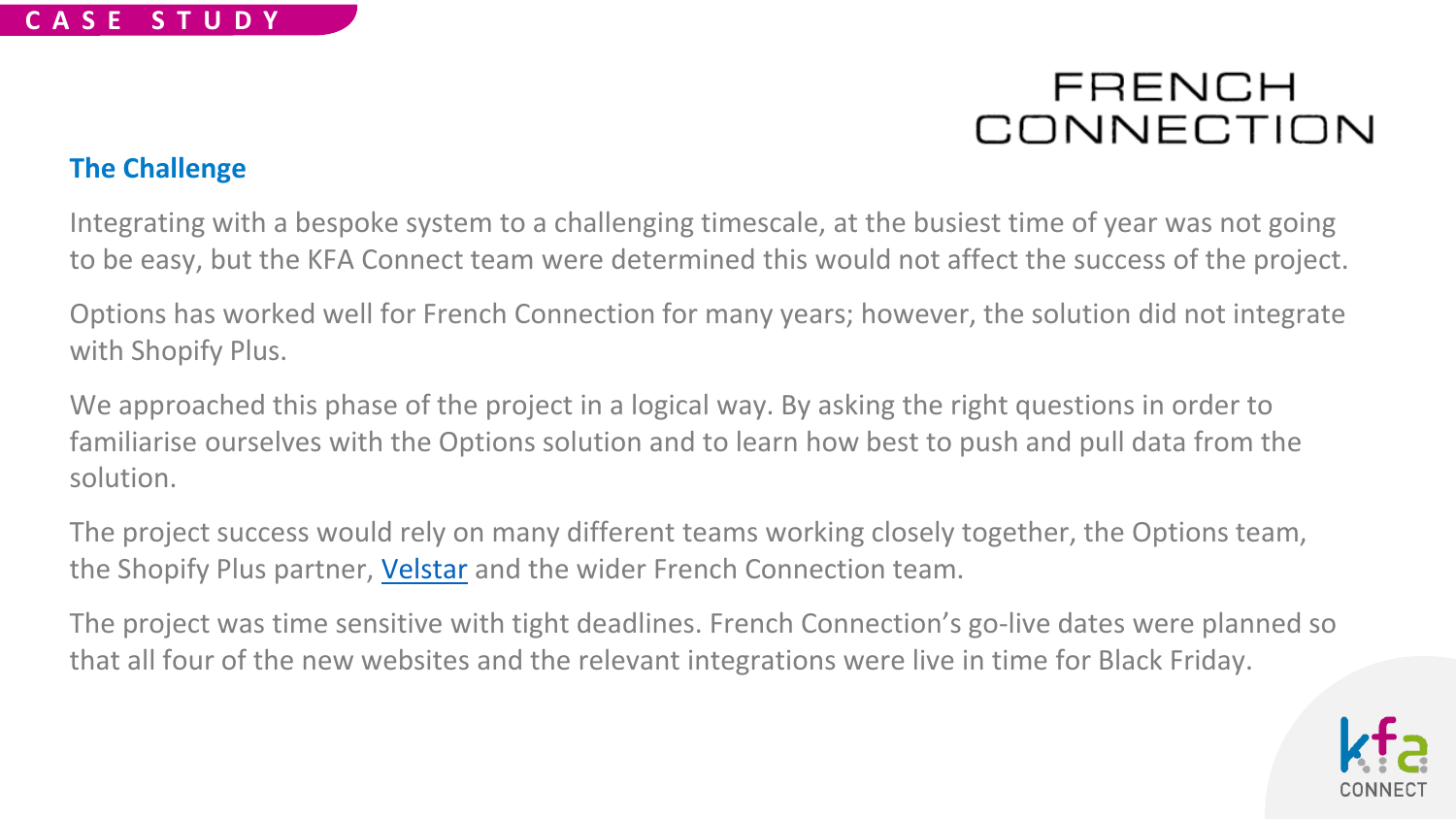#### **The KFA Solution**

KFA spent time to gather full customer requirements, quickly gaining the knowledge of how the Options solution was used within the business.

It was decided that the best approach would be to implement and utilise **[BPA Platform](https://www.codelessplatforms.com/business-process-automation-platform/)** (an automation toolkit from Codeless Platforms) to integrate the new Shopify Plus eCommerce stores with Options.

KFA developed tasks in BPA Platform to allow the following data to pass between the systems:

- Orders from **Shopify Plus (4 sites)** > **Options**
- Order updates from **Options** > **Shopify**
- Returns from **Options** > **Shopify**
- Returns/Refunds (response message) **Shopify** > **Options**

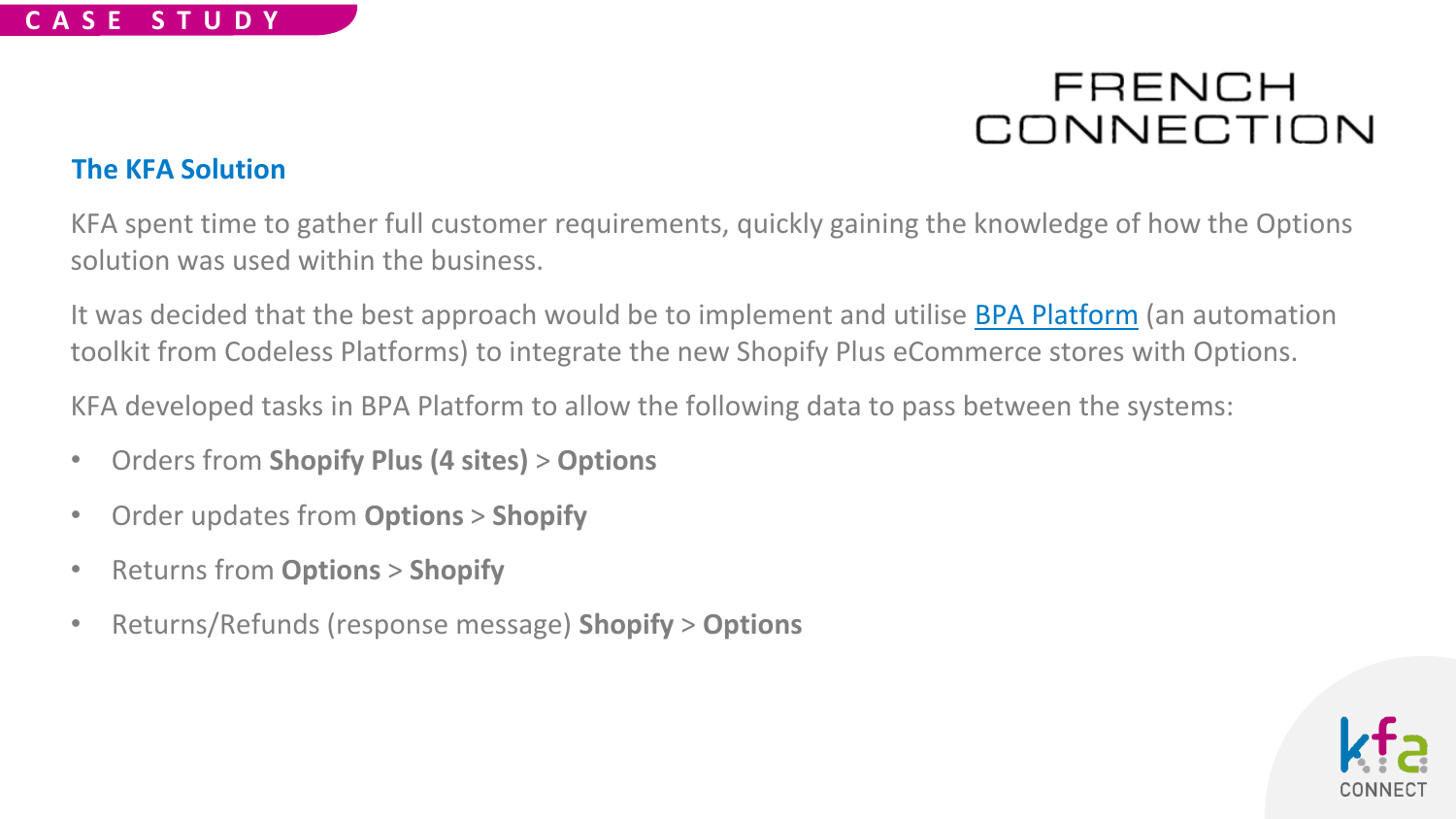In addition to the tasks written in BPA Platform, KFA Connect also wrote bespoke code to send stock information from **Options** > **Shopify** - to ensure stock levels are accurate in the eCommerce sites.

KFA provided project management & full documentation to support the delivered solution, project status reporting, development and test of new integrations.

#### **The Outcome**

The KFA team developed a good working relationship with the customer, and with the other external provider's teams at Options and Velstar.

The four Shopify Plus websites went live with a staggered approach and were monitored closely to ensure the transition was smooth.

The sites were all live in time for Black Friday/Cyber Monday sales in the US, UK and EU.

### **The project was a success, the solutions were developed and delivered on time and to budget.**

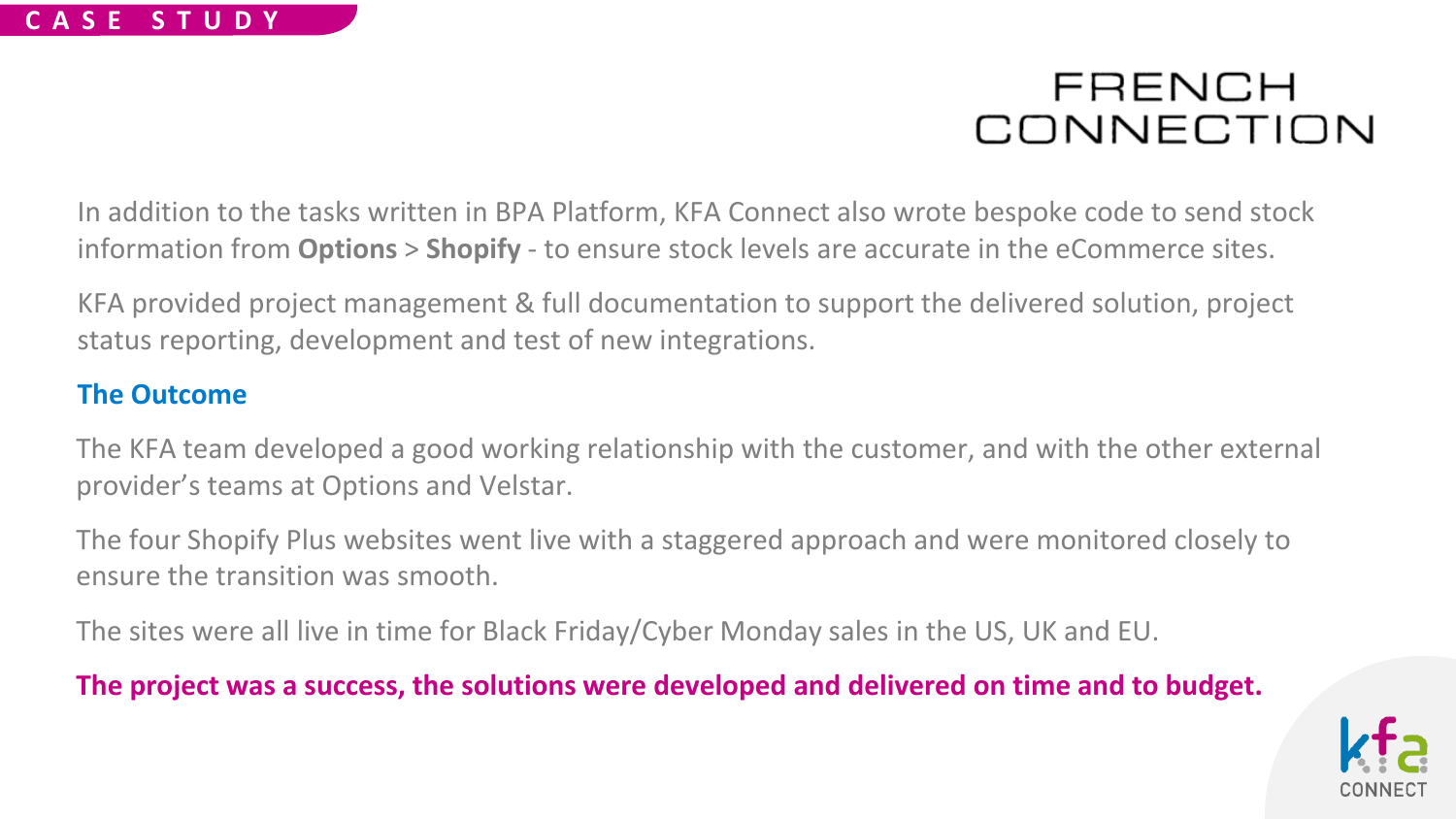#### **The Future**

The KFA team are now discussing additional integrations with French Connection to include:

- EDI feeds.
- Replacing an existing event-driven process automation and job scheduling tool.
- Assisting in the implementation of delivery management software.
- Shopify POS implementation
- Integrating their IBM i system.